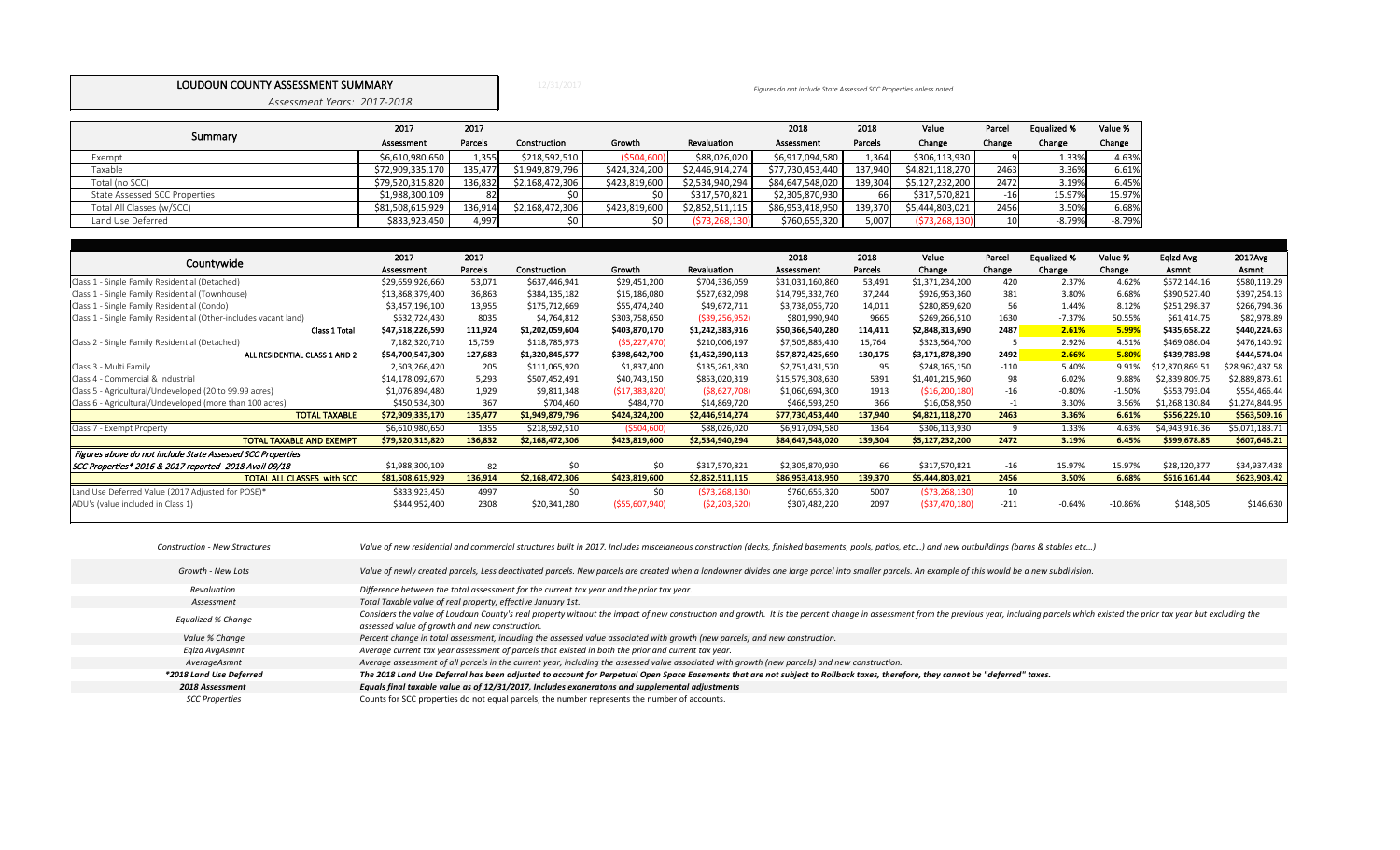|                                                                                       | 2017                         | 2017           |               |                     |                        | 2018                         | 2018           | <b>Total Value</b>          | Parcel      | <b>Equalized %</b> | Value %   | Eqlzd Avg    | Average                  |
|---------------------------------------------------------------------------------------|------------------------------|----------------|---------------|---------------------|------------------------|------------------------------|----------------|-----------------------------|-------------|--------------------|-----------|--------------|--------------------------|
| Algonkian-District-18                                                                 | Assessment                   | Parcels        | Construction  | Growth              | Revaluation            | Assessment                   | Parcels        | Change                      | Change      | Change             | Change    | Asmnt        | Asmnt                    |
| Class 1 - Single Family Residential (Detached)                                        | \$3,131,658,470              | 5,938          | \$1,144,520   | \$0                 | \$62,823,610           | \$3,195,626,600              | 5,938          | \$63,968,130                | $\Omega$    | 2.01%              | 2.04%     | \$537,973    | \$538,165                |
| Class 1 - Single Family Residential (Townhouse)                                       | \$1,637,803,890              | 4,881          | \$33,390,450  | \$0                 | \$70,176,910           | \$1,741,371,250              | 4,895          | \$103,567,360               | 14          | 4.28%              | 6.32%     | \$349,924    | \$355,745                |
| Class 1 - Single Family Residential (Condo)                                           | \$375,779,450                | 1,315          | \$6,950       | \$0                 | \$15,158,470           | \$390,944,870                | 1,316          | \$15,165,420                | -1          | 4.03%              | 4.04%     | \$297,291    | \$297,071                |
| Class 1 - Single Family Residential (Other-includes vacant land)                      | \$9,012,250                  | 421            | \$0           | \$4,254,000         | (51, 732, 550)         | \$11,533,700                 | 523            | \$2,521,450                 | 102         | $-19.22%$          | 27.98%    | \$17,291     | \$22,053                 |
| Class 1 Total                                                                         | \$5,154,254,060              | 12555          | \$34,541,920  | \$4,254,000         | \$146,426,440          | \$5,339,476,420              | 12672          | \$185,222,360               | 117         | 2.84%              | 3.59%     | \$422,197    | \$421,360                |
| Class 2 - Single Family Residential (Detached)                                        | \$230,981,670                | 585            | \$2,876,836   | \$0                 | \$12,859,364           | \$246,717,870                | 583            | \$15,736,200                | $-2$        | 5.57%              | 6.81%     | \$416,822    | \$423,187                |
| ALL RESIDENTIAL CLASS 1 AND 2                                                         | \$5,385,235,730              | 13140          | \$37,418,756  | \$4,254,000         | \$159,285,804          | \$5,586,194,290              | 13255          | \$200,958,560               | 115         | 2.96%              | 3.73%     | \$421,957    | \$421,441                |
| Class 3 - Multi Family                                                                | \$399,659,520                | 8              | \$0           | \$0                 | \$25,972,800           | \$425,632,320                | 8              | \$25,972,800                | $\Omega$    | 6.50%              | 6.50%     | \$53,204,040 | \$53,204,040             |
| Class 4 - Commercial & Industrial                                                     | \$522,845,410                | 326            | \$0           | \$0                 | \$27,478,690           | \$550,324,100                | 326            | \$27,478,690                | $\Omega$    | 5.26%              | 5.26%     | \$1,688,111  | \$1,688,111              |
| Class 5 - Agricultural/Undeveloped (20 to 99.99 acres)                                | \$2,530,960                  |                | \$0           | \$0                 | \$28,930               | \$2,559,890                  | 3              | \$28,930                    | $\Omega$    | 1.14%              | 1.14%     | \$853,297    | \$853,297                |
| Class 6 - Agricultural/Undeveloped (more than 100 acres)                              | \$0                          |                | \$0           | \$0                 | \$0                    | \$0                          |                | \$0                         | $\Omega$    |                    |           |              |                          |
| <b>TOTAL TAXABLE</b>                                                                  | \$6,310,271,620              | 13477          | \$37,418,756  | \$4,254,000         | \$212,766,224          | \$6,564,710,600              | 13592          | \$254,438,980               | 115         | 3.37%              | 4.03%     | \$484,013    | \$482,983                |
| Class 7 - Exempt Property                                                             | \$734,436,670                | 59             | \$37,140      | \$7,400             | (5637,930)             | \$733,843,280                | 62             | ( \$593, 390)               | 3           | $-0.09%$           | $-0.08%$  | \$12,437,267 | \$11,836,182             |
| TOTAL TAXABLE AND EXEMPT                                                              | \$7,044,708,290              | 13536          | \$37,455,896  | \$4,261,400         | \$212,128,294          | \$7,298,553,880              | 13654          | \$253,845,590               | 118         | 3.01%              | 3.60%     | \$536,114    | \$534,536                |
| Land Use Deferred Value (2017 Adjusted for POSE)                                      | \$501,530                    | $\overline{2}$ | \$0\$         | \$0\$               | (\$1,580)              | \$499,950                    | $\overline{2}$ | (51,580)                    | $\mathbf 0$ |                    |           |              |                          |
| ADU's (value included in Class 1)                                                     | \$10,603,500                 | 80             | \$1,397,350   | (56, 128, 750)      | (51, 254, 100)         | \$4,618,000                  | 46             | (55,985,500)                | $-34$       | $-11.83%$          | $-56.45%$ | \$116,868    | \$100,391                |
|                                                                                       |                              |                |               |                     |                        |                              |                |                             |             |                    |           |              |                          |
|                                                                                       |                              |                |               |                     |                        |                              |                |                             |             |                    |           |              |                          |
|                                                                                       | 2017                         | 2017           |               |                     |                        | 2018                         | 2018           | <b>Total Value</b>          | Parcel      | <b>Equalized %</b> | Value %   | Eqlzd Avg    | Average                  |
| Ashburn-District-19                                                                   | Assessment                   | Parcels        | Construction  | Growth              | Revaluation            | Assessment                   | Parcels        | Change                      | Change      | Change             | Change    | Asmnt        | Asmnt                    |
| Class 1 - Single Family Residential (Detached)                                        | \$3,936,293,020              | 6,164          | \$1,224,970   | \$558,500           | \$123,289,260          | \$4,061,365,750              | 6,167          | \$125,072,730               | -3          | 3.13%              | 3.18%     | \$658,595    | \$658,564                |
| Class 1 - Single Family Residential (Townhouse)                                       | \$1,844,531,210              | 4,548          | \$17,302,170  | \$1,787,500         | \$69,636,150           | \$1,933,257,030              | 4,574          | \$88,725,820                | 26          | 3.78%              | 4.81%     | \$420,881    | \$422,662                |
| Class 1 - Single Family Residential (Condo)                                           | \$691,796,540                | 2,635          | \$3,757,812   | \$1,118,500         | \$16,325,468           | \$712,998,320                | 2,638          | \$21,201,780                | -3          | 2.36%              | 3.06%     | \$268,737    | \$270,280                |
| Class 1 - Single Family Residential (Other-includes vacant land)                      | \$26,592,450                 | 1,263          | \$0           | \$5,692,500         | \$4,475,000            | \$36,759,950                 | 1,324          | \$10,167,500                | 61          | 16.83%             | 38.23%    | \$24,598     | \$27,764                 |
| Class 1 Total                                                                         | \$6,499,213,220              | 14610          | \$22,284,952  | \$9,157,000         | \$213,725,878          | \$6,744,381,050              | 14703          | 245167830                   | 93          | 3.29%              | 3.77%     | \$459,476    | \$458,708                |
| Class 2 - Single Family Residential (Detached)                                        | \$25,735,900                 | 49             | \$18,000      | (5672,000)          | (53,512,890)           | \$21,569,010                 | 44             | (54, 166, 890)              | $-5$        | $-13.65%$          | $-16.19%$ | \$453,531    | \$490,205                |
| ALL RESIDENTIAL CLASS 1 AND 2                                                         | \$6,524,949,120              | 14659          | \$22,302,952  | \$8,485,000.00      | \$210,212,988          | \$6,765,950,060              | 14747          | \$241,000,940               | 88          | 3.22%              | 3.69%     | \$459,456    | \$458,802                |
| Class 3 - Multi Family                                                                | \$174,412,350                |                | \$19,596,950  | \$0                 | \$4,826,700            | \$198,836,000                |                | \$24,423,650                | $\Omega$    | 2.77%              | 14.00%    | \$44,809,763 | \$49,709,000             |
| Class 4 - Commercial & Industrial                                                     | \$1,106,333,300              | 413            | \$64,173,151  | \$5,970,200         | \$127,453,529          | \$1,303,930,180              | 431            | \$197,596,880               | 18          | 11.52%             | 17.86%    | \$2,987,377  |                          |
| Class 5 - Agricultural/Undeveloped (20 to 99.99 acres)                                | \$548,940                    |                | \$0           | \$0                 | \$49,190               | \$598,130                    |                | \$49,190                    |             | 8.96%              | 8.96%     | \$598,130    |                          |
| Class 6 - Agricultural/Undeveloped (more than 100 acres)                              | \$0                          |                | \$0           | \$0                 | \$0                    | \$0                          |                | \$0                         |             |                    |           |              | \$3,025,360<br>\$598,130 |
| <b>TOTAL TAXABLE</b>                                                                  | \$7,806,243,710              | 15077          | \$106,073,053 | \$14,455,200        | \$342,542,407          | \$8,269,314,370              | 15183          | \$463,070,660               | 106         | 4.39%              | 5.93%     | \$540,478    | \$544,643                |
| Class 7 - Exempt Property                                                             | \$685,538,880                | 75             | \$0           | \$0                 | \$35,039,500           | \$720,578,380                | 75             | \$35,039,500                | 0           | 5.11%              | 5.11%     | \$9,607,712  | \$9,607,712              |
| TOTAL TAXABLE AND EXEMPT                                                              | \$8,491,782,590              | 15152          | \$106,073,053 | \$14,455,200.00     | \$377,581,907          | \$8,989,892,750              | 15258          | \$498,110,160               | 106         | 4.45%              | 5.87%     | \$585,359    | \$589,192                |
| Land Use Deferred Value (2017 Adjusted for POSE)<br>ADU's (value included in Class 1) | \$13,901,540<br>\$41,201,100 | 11<br>242      | \$0<br>\$0    | \$0<br>(56,854,210) | (51, 380)<br>\$609,420 | \$13,900,160<br>\$34,956,310 | 11<br>211      | (51, 380)<br>(56, 244, 790) | 0<br>$-31$  | 1.48%              | -15.16%   | \$172,771    | \$165,670                |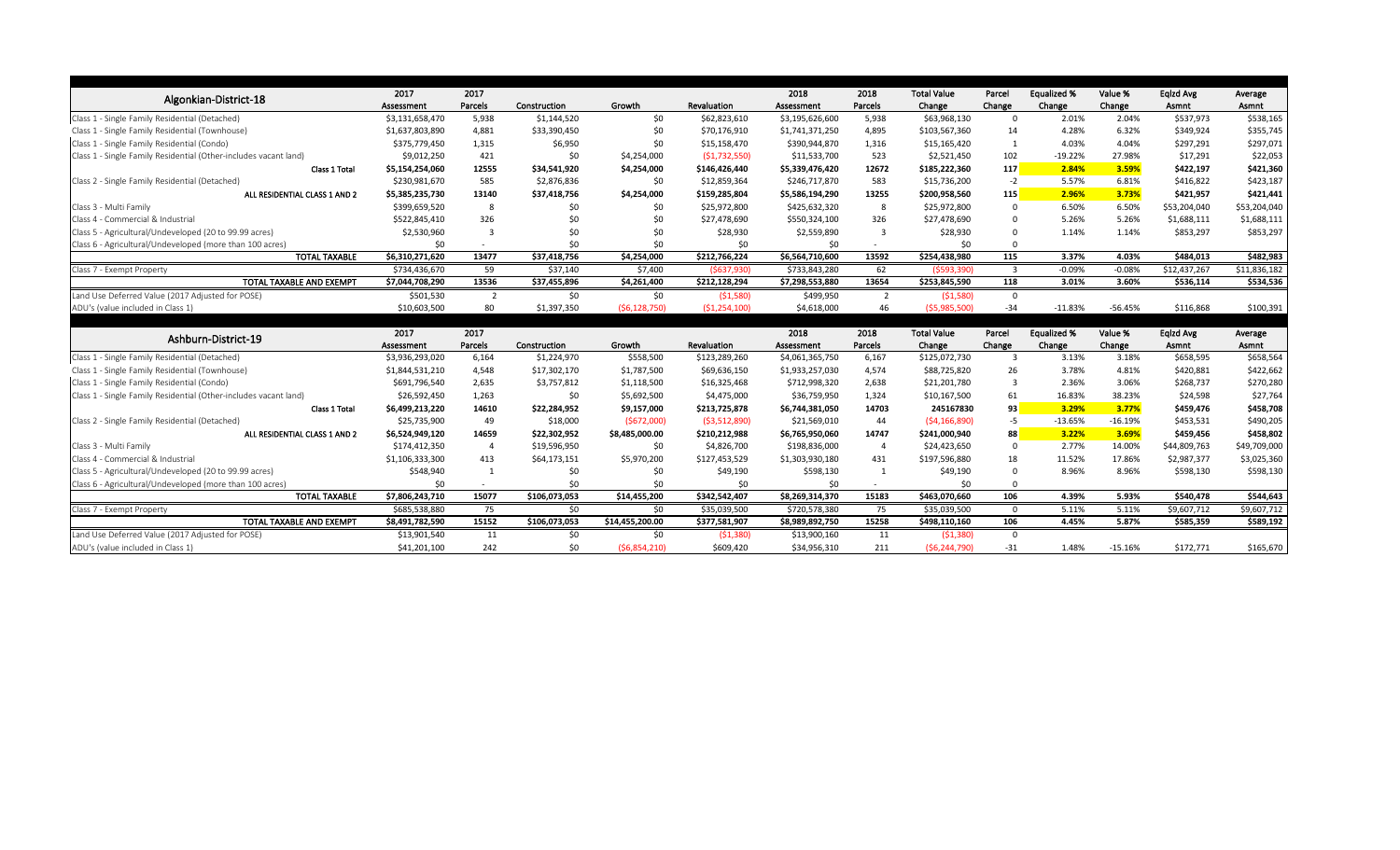|                                                                  | 2017             | 2017    |               |                 |                 | 2018             | 2018    | <b>Total Value</b> | Parcel         | <b>Equalized %</b> | Value %  | Eqlzd Avg    | Average      |
|------------------------------------------------------------------|------------------|---------|---------------|-----------------|-----------------|------------------|---------|--------------------|----------------|--------------------|----------|--------------|--------------|
| <b>Blue Ridge-District-01</b>                                    | Assessment       | Parcels | Construction  | Growth          | Revaluation     | Assessment       | Parcels | Change             | Change         | Change             | Change   | Asmnt        | Asmnt        |
| Class 1 - Single Family Residential (Detached)                   | \$6,399,400,610  | 10,861  | \$497,689,218 | \$28,613,100    | (52, 357, 658)  | \$6,923,345,270  | 11,206  | \$523,944,660      | 345            | $-0.04%$           | 8.19%    | \$588,992    | \$617,825    |
| Class 1 - Single Family Residential (Townhouse)                  | \$1,963,465,230  | 4,752   | \$155,472,343 | \$8,361,580     | \$49,064,277    | \$2,176,363,430  | 4,953   | \$212,898,200      | 201            | 2.50%              | 10.84%   | \$423,512    | \$439,403    |
| Class 1 - Single Family Residential (Condo)                      | \$466,392,510    | 1,778   | \$60,701,720  | \$17,993,830    | ( \$15,606,150) | \$529,481,910    | 1,806   | \$63,089,400       | 28             | $-3.35%$           | 13.53%   | \$253,536    | \$293,179    |
| Class 1 - Single Family Residential (Other-includes vacant land) | \$273,165,880    | 2,662   | \$3,126,896   | \$184,791,300   | ( \$21,013,036) | \$440,071,040    | 3,544   | \$166,905,160      | 882            | $-7.69%$           | 61.10%   | \$94,723     | \$124,174    |
| Class 1 Total                                                    | \$9,102,424,230  | 20,053  | \$716,990,177 | \$239,759,810   | \$10,087,433    | \$10,069,261,650 | 21,509  | \$966,837,420      | 1456           | 0.11%              | 10.62%   | \$454,421    | \$468,142    |
| Class 2 - Single Family Residential (Detached)                   | \$2,959,205,620  | 6,585   | \$43,576,467  | (54, 793, 230)  | \$98,135,843    | \$3,096,124,700  | 6,594   | \$136,919,080      | - q            | 3.32%              | 4.63%    | \$464,289    | \$469,537    |
| ALL RESIDENTIAL CLASS 1 AND 2                                    | \$12,061,629,850 | 26,638  | \$760,566,644 | \$234,966,580   | \$108,223,276   | \$13,165,386,350 | 28,103  | \$1,103,756,500    | 1465           | 0.90%              | 9.15%    | \$456,861    | \$468,469    |
| Class 3 - Multi Family                                           | \$99,809,120     | 13      | \$0           | \$1,991,800     | \$13,189,380    | \$114,990,300    | 13      | \$15,181,180       | - 0            | 13.21%             | 15.21%   | \$8,692,192  | \$8,845,408  |
| Class 4 - Commercial & Industrial                                | \$1,065,429,140  | 655     | \$15,183,468  | \$11,074,650    | \$88,840,702    | \$1,180,527,960  | 683     | \$115,098,820      | 28             | 8.34%              | 10.80%   | \$1,762,244  | \$1,728,445  |
| Class 5 - Agricultural/Undeveloped (20 to 99.99 acres)           | \$609,610,660    | 1,063   | \$5,816,286   | ( \$16,093,140) | \$10,189,364    | \$609,523,170    | 1,056   | $($ \$87,490)      | $-7$           | 1.67%              | $-0.01%$ | \$583,067    | \$577,200    |
| Class 6 - Agricultural/Undeveloped (more than 100 acres)         | \$342,466,670    | 234     | \$704,460     | ( \$252, 550)   | \$12,440,530    | \$355,359,110    | 232     | \$12,892,440       | $-2$           | 3.63%              | 3.76%    | \$1,516,697  | \$1,531,720  |
| <b>TOTAL TAXABLE</b>                                             | \$14,178,945,440 | 28,603  | \$782,270,858 | \$231,687,340   | \$232,883,252   | \$15,425,786,890 | 30,087  | \$1,246,841,450    | 1484           | 1.64%              | 8.79%    | \$503,857    | \$512,706    |
| Class 7 - Exempt Property                                        | \$941,552,930    | 466     | \$90,198,268  | \$416,000       | \$8,749,242     | \$1,040,916,440  | 473     | \$99,363,510       | $\overline{7}$ | 0.93%              | 10.55%   | \$2,039,275  | \$2,200,669  |
| TOTAL TAXABLE AND EXEMPT                                         | \$15,120,498,370 | 29,069  | \$872,469,126 | \$232,103,340   | \$241,632,494   | \$16,466,703,330 | 30,560  | \$1,346,204,960    | 1491           | 1.60%              | 8.90%    | \$528,471    | \$538,832    |
| Land Use Deferred Value (2017 Adjusted for POSE)                 | \$357,718,660    | 2588    | \$0           | \$0             | (547, 685, 470) | \$310,033,190    | 2604    | (547, 685, 470)    | 16             |                    |          |              |              |
| ADU's (value included in Class 1)                                | \$74,261,050     | 528     | \$11,580,620  | (568,090)       | (5406,580)      | \$85,367,000     | 615     | \$11,105,950       | 87             | $-0.55%$           | 14.96%   | \$139,876    | \$138,808    |
|                                                                  |                  |         |               |                 |                 |                  |         |                    |                |                    |          |              |              |
| <b>Broad Run-District-04</b>                                     | 2017             | 2017    |               |                 |                 | 2018             | 2018    | <b>Total Value</b> | Parcel         | <b>Equalized %</b> | Value %  | Eqlzd Avg    | Average      |
|                                                                  |                  |         |               |                 |                 |                  |         |                    | Change         |                    |          | Asmnt        | Asmnt        |
|                                                                  | Assessment       | Parcels | Construction  | Growth          | Revaluation     | Assessment       | Parcels | Change             |                | Change             | Change   |              |              |
| Class 1 - Single Family Residential (Detached)                   | \$3,186,036,860  | 5,170   | \$4,947,765   | ( \$1,920,000]  | \$105,573,205   | \$3,294,637,830  | 5,172   | \$108,600,970      | $\overline{2}$ | 3.31%              | 3.41%    | \$636,675    | \$637,014    |
| Class 1 - Single Family Residential (Townhouse)                  | \$2,280,540,330  | 5,964   | \$91,154,855  | \$4,355,000     | \$67,576,925    | \$2,443,627,110  | 6,021   | \$163,086,780      | 57             | 2.96%              | 7.15%    | \$393,715    | \$405,851    |
| Class 1 - Single Family Residential (Condo)                      | \$425,076,460    | 1,553   | \$67,613,527  | \$21,240,670    | ( \$18,875,797) | \$495,054,860    | 1,576   | \$69,978,400       | 23             | $-4.44%$           | 16.46%   | \$261,559    | \$314,121    |
| Class 1 - Single Family Residential (Other-includes vacant land) | \$56,144,800     | 723     | \$694,852     | \$55,941,000    | ( \$18,607,152) | \$94,173,500     | 951     | \$38,028,700       | 228            | $-33.14%$          | 67.73%   | \$51,919     | \$99,026     |
| Class 1 Total                                                    | \$5,947,798,450  | 13,410  | \$164,410,999 | \$79,616,670    | \$135,667,181   | \$6,327,493,300  | 13,720  | \$379,694,850      | 310            | 2.28%              | 6.38%    | \$453,651    | \$461,188    |
| Class 2 - Single Family Residential (Detached)                   | \$15,686,620     | 36      | \$0           | \$0             | \$174,810       | \$15,861,430     | 36      | \$174,810          | $\overline{0}$ | 1.11%              | 1.11%    | \$440,595    | \$440,595    |
| ALL RESIDENTIAL CLASS 1 AND 2                                    | \$5,963,485,070  | 13,446  | \$164,410,999 | \$79,616,670    | \$135,841,991   | \$6,343,354,730  | 13,756  | \$379,869,660      | 310            | 2.28%              | 6.37%    | \$453,616    | \$461,134    |
| Class 3 - Multi Family                                           | \$1,035,747,710  | 27      | \$91,468,970  | \$0             | \$15,400,480    | \$1,142,617,160  | 27      | \$106,869,450      | $\Omega$       | 1.49%              | 10.32%   | \$38,931,414 | \$42,319,154 |
| Class 4 - Commercial & Industrial                                | \$6,289,937,550  | 1,230   | \$368,231,112 | \$31,681,700    | \$404,083,498   | \$7,093,933,860  | 1,281   | \$803,996,310      | 51             | 6.42%              | 12.78%   | \$5,442,294  | \$5,537,809  |
| Class 5 - Agricultural/Undeveloped (20 to 99.99 acres)           | \$34,530,530     |         | \$0           | \$0             | ( \$31,102,270) | \$3,428,260      | 2       | ( \$31,102,270)    | -3             | -90.07%            | -90.07%  | \$685,652    | \$1,714,130  |
| Class 6 - Agricultural/Undeveloped (more than 100 acres)         | \$0              |         | \$0           | \$0             | \$0             | \$0              |         | \$0                | 0              |                    |          |              |              |
| <b>TOTAL TAXABLE</b>                                             | \$13,323,700,860 | 14,708  | \$624,111,081 | \$111,298,370   | \$524,223,699   | \$14,583,334,010 | 15,066  | \$1,259,633,150    | 358            | 3.93%              | 9.45%    | \$941,523    | \$967,963    |
| Class 7 - Exempt Property                                        | \$473,522,300    | 71      | \$0           | \$19,300        | \$6,094,990     | \$479,636,590    | 71      | \$6,114,290        | 0              | 1.29%              | 1.29%    | \$6,755,173  | \$6,755,445  |
| TOTAL TAXABLE AND EXEMPT                                         | \$13,797,223,160 | 14,779  | \$624,111,081 | \$111,317,670   | \$530,318,689   | \$15,062,970,600 | 15,137  | \$1,265,747,440    | 358            | 3.84%              | 9.17%    | \$969,453    | \$995,109    |
| Land Use Deferred Value (2017 Adjusted for POSE)                 | \$56,583,450     | -9      | \$0           | \$0             | (55,830)        | \$56,577,620     | 9       | (55,830)           | 0              |                    |          |              |              |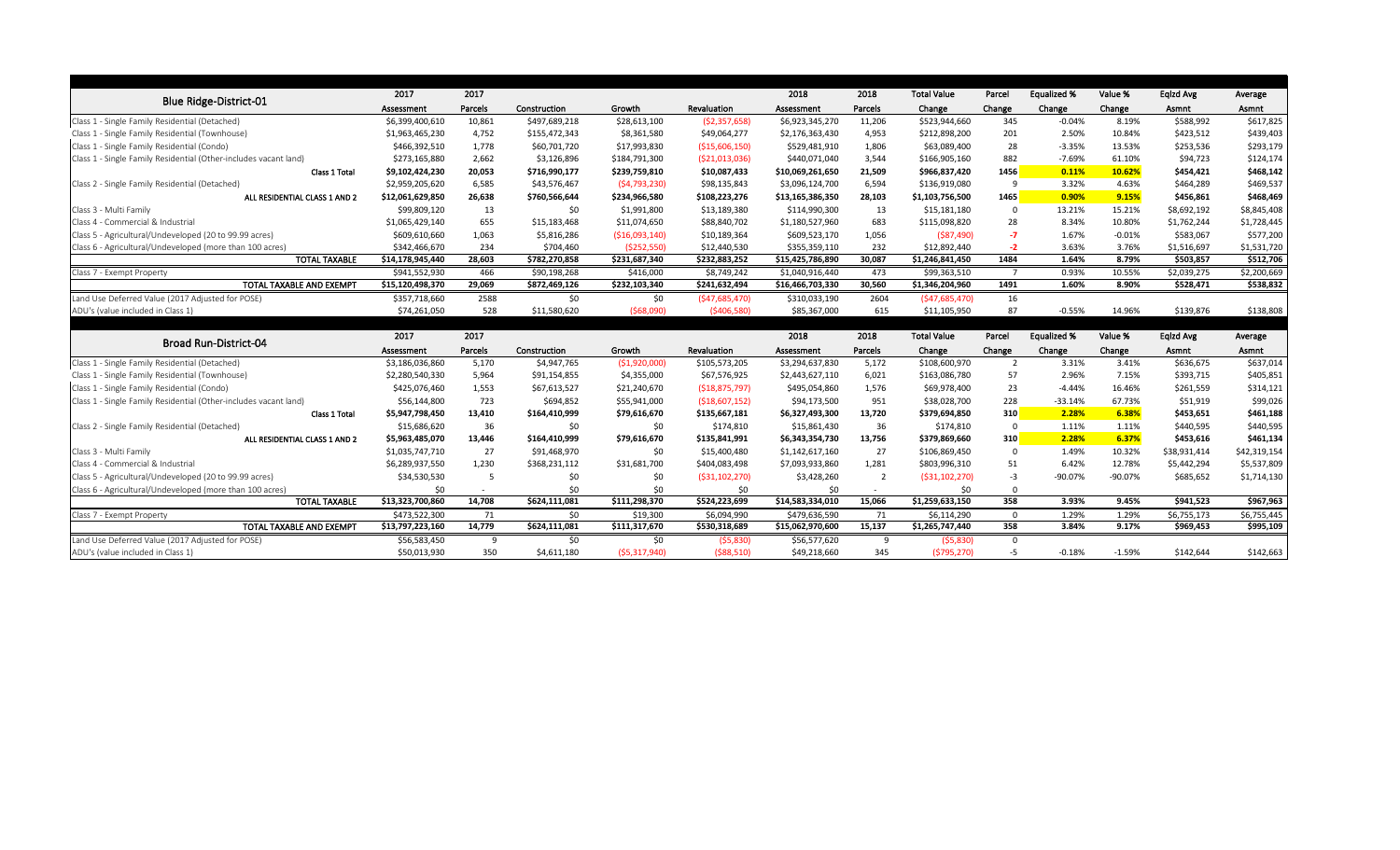|                                                                  | 2017             | 2017           |               |                 |                   | 2018             | 2018           | <b>Total Value</b> | Parcel         | <b>Equalized %</b> | Value %   | Eqlzd Avg    | Average      |
|------------------------------------------------------------------|------------------|----------------|---------------|-----------------|-------------------|------------------|----------------|--------------------|----------------|--------------------|-----------|--------------|--------------|
| Catoctin-District-03                                             | Assessment       | Parcels        | Construction  | Growth          | Revaluation       | Assessment       | Parcels        | Change             | Change         | Change             | Change    | Asmnt        | Asmnt        |
| Class 1 - Single Family Residential (Detached)                   | \$2,671,972,400  | 4,713          | \$37,649,819  | \$900,500       | \$68,205,391      | \$2,778,728,110  | 4,744          | \$106,755,710      | 31             | 2.55%              | 4.00%     | \$581,408    | \$585,735    |
| Class 1 - Single Family Residential (Townhouse)                  | \$865,413,120    | 2,010          | \$1,242,916   | \$0             | \$28,979,544      | \$895,635,580    | 2,017          | \$30,222,460       |                | 3.35%              | 3.49%     | \$444,971    | \$444,043    |
| Class 1 - Single Family Residential (Condo)                      | \$65,274,720     | 300            | \$0           | \$0             | \$274,860         | \$65,549,580     | 300            | \$274,860          | $\overline{0}$ | 0.42%              | 0.42%     | \$218,499    | \$218,499    |
| Class 1 - Single Family Residential (Other-includes vacant land) | \$34,149,010     | 842            | \$0           | \$14,153,850    | (55,580,410)      | \$42,722,450     | 920            | \$8,573,440        | 78             | $-16.34%$          | 25.11%    | \$33,929     | \$46,437     |
| Class 1 Total                                                    | \$3,636,809,250  | 7,865          | \$38,892,735  | \$15,054,350    | \$91,879,385      | \$3,782,635,720  | 7,981          | \$145,826,470      | <b>116</b>     | 2.53%              | 4.01%     | \$474,086    | \$473,955    |
| Class 2 - Single Family Residential (Detached)                   | \$3,836,070,130  | 8,272          | \$72,243,280  | \$1,064,660     | \$98,296,190      | \$4,007,674,260  | 8,276          | \$171,604,130      | -4             | 2.56%              | 4.47%     | \$475,625    | \$484,253    |
| ALL RESIDENTIAL CLASS 1 AND 2                                    | \$7,472,879,380  | 16,137         | \$111,136,015 | \$16,119,010    | \$190,175,575     | \$7,790,309,980  | 16,257         | \$317,430,600      | 120            | 2.54%              | 4.25%     | \$474,875    | \$479,197    |
| Class 3 - Multi Family                                           | \$1,006,910      | $\overline{2}$ | \$0           | \$0             | (54,830)          | \$1,002,080      | $\overline{2}$ | (54,830)           | $\overline{0}$ | $-0.48%$           | $-0.48%$  | \$501,040    | \$501,040    |
| Class 4 - Commercial & Industrial                                | \$590,536,500    | 290            | \$23,425,800  | ( \$31,000)     | (5688, 880)       | \$613,242,420    | 291            | \$22,705,920       | 1              | $-0.12%$           | 3.84%     | \$2,033,957  | \$2,107,362  |
| Class 5 - Agricultural/Undeveloped (20 to 99.99 acres)           | \$416,814,350    | 825            | \$3,995,062   | \$5,949,320     | \$10,624,718      | \$437,383,450    | 828            | \$20,569,100       | -3             | 2.55%              | 4.93%     | \$518,108    | \$528,241    |
| Class 6 - Agricultural/Undeveloped (more than 100 acres)         | \$102,915,030    | 130            | \$0           | \$737,320       | \$2,326,940       | \$105,979,290    | 131            | \$3,064,260        |                | 2.26%              | 2.98%     | \$809,554    | \$809,002    |
| <b>TOTAL TAXABLE</b>                                             | \$8,584,152,170  | 17,384         | \$138,556,877 | \$22,774,650    | \$202,433,523     | \$8,947,917,220  | 17,509         | \$363,765,050      | 125            | 2.36%              | 4.24%     | \$505,441    | \$511,047    |
| Class 7 - Exempt Property                                        | \$709,240,630    | 346            | \$86,146,896  | (5439, 100)     | \$727,314         | \$795,675,740    | 345            | \$86,435,110       | $-1$           | 0.10%              | 12.19%    | \$2,051,930  | \$2,306,306  |
| TOTAL TAXABLE AND EXEMPT                                         | \$9,293,392,800  | 17,730         | \$224,703,773 | \$22,335,550    | \$203,160,837     | \$9,743,592,960  | 17,854         | \$450,200,160      | 124            | 2.19%              | 4.84%     | \$535,621    | \$545,737    |
| Land Use Deferred Value (2017 Adjusted for POSE)                 | \$315,893,030    | 2333           | \$0           | \$0             | ( \$16,036,930)   | \$299,856,100    | 2329           | ( \$16,036,930)    | $-4$           |                    |           |              |              |
| ADU's (value included in Class 1)                                | \$11,606,520     | 64             | \$0           | (57,748,760)    | (5526, 460)       | \$3,331,300      | 18             | (58, 275, 220)     | $-46$          | $-4.54%$           | $-71.30%$ | \$173,126    | \$185,072    |
|                                                                  |                  |                |               |                 |                   |                  |                |                    |                |                    |           |              |              |
| Dulles-District-05                                               | 2017             | 2017           |               |                 |                   | 2018             | 2018           | <b>Total Value</b> | Parcel         | <b>Equalized %</b> | Value %   | Eqlzd Avg    | Average      |
|                                                                  |                  |                |               |                 |                   |                  |                |                    |                |                    |           | Asmnt        | Asmnt        |
|                                                                  | Assessment       | Parcels        | Construction  | Growth          | Revaluation       | Assessment       | Parcels        | Change             | Change         | Change             | Change    |              |              |
| Class 1 - Single Family Residential (Detached)                   | \$5,070,960,340  | 8,014          | \$89,055,069  | \$1,148,500     | \$146,617,161     | \$5,307,781,070  | 8,050          | \$236,820,730      | 36             | 2.89%              | 4.67%     | \$651,058    | \$659,352    |
| Class 1 - Single Family Residential (Townhouse)                  | \$2,987,936,160  | 7,639          | \$65,016,910  | \$682,000       | \$126,070,260     | \$3,179,705,330  | 7,702          | \$191,769,170      | 63             | 4.22%              | 6.42%     | \$407,646    | \$412,842    |
| Class 1 - Single Family Residential (Condo)                      | \$652,874,010    | 2,295          | \$13,604,989  | \$3,701,240     | \$13,998,161      | \$684,178,400    | 2,296          | \$31,304,390       | 1              | 2.14%              | 4.79%     | \$290,576    | \$297,987    |
| Class 1 - Single Family Residential (Other-includes vacant land) | \$70,470,850     | 1,168          | \$943,064     | \$42,829,100    | ( \$13,525,664)   | \$100,717,350    | 1,433          | \$30,246,500       | 265            | $-19.19%$          | 42.92%    | \$48,754     | \$70,284     |
| Class 1 Total                                                    | \$8,782,241,360  | 19,116         | \$168,620,032 | \$48,360,840    | \$273,159,918     | \$9,272,382,150  | 19,481         | \$490,140,790      | 365            | 3.11%              | 5.58%     | \$473,708    | \$475,971    |
| Class 2 - Single Family Residential (Detached)                   | \$11,628,460     | 47             | \$0           | \$219,400       | \$34,980          | \$11,882,840     | 50             | \$254,380          | -3             | 0.30%              | 2.19%     | \$248,158    | \$237,657    |
| ALL RESIDENTIAL CLASS 1 AND 2                                    | \$8,793,869,820  | 19,163         | \$168,620,032 | \$48,580,240    | \$273,194,898     | \$9,284,264,990  | 19,531         | \$490,395,170      | 368            | 3.11%              | 5.58%     | \$473,155    | \$475,360    |
| Class 3 - Multi Family                                           | \$204,959,150    | 6              | \$0           | \$0             | \$20,711,590      | \$225,670,740    | -6             | \$20,711,590       | $\overline{0}$ | 10.11%             | 10.11%    | \$37,611,790 | \$37,611,790 |
| Class 4 - Commercial & Industrial                                | \$1,589,762,640  | 1,002          | \$15,672,647  | ( \$8,049,400)  | \$58,528,313      | \$1,655,914,200  | 1,005          | \$66,151,560       | 3              | 3.68%              | 4.16%     | \$1,645,001  | \$1,647,676  |
| Class 5 - Agricultural/Undeveloped (20 to 99.99 acres)           | \$11,523,580     | 30             | \$0           | (57, 240, 000)  | \$1,561,940       | \$5,845,520      | 21             | (55,678,060)       | -9             | 13.55%             | $-49.27%$ | \$436,184    | \$278,358    |
| Class 6 - Agricultural/Undeveloped (more than 100 acres)         | \$5,152,600      |                | \$0           | \$0             | \$102,250         | \$5,254,850      |                | \$102,250          | - 0            | 1.98%              | 1.98%     | \$1,751,617  | \$1,751,617  |
| <b>TOTAL TAXABLE</b>                                             | \$10,605,267,790 | 20,204         | \$184,292,679 | \$33,290,840.00 | \$354,098,991     | \$11,176,950,300 | 20,566         | \$571,682,510      | 362            | 3.34%              | 5.39%     | \$542,435    | \$543,467    |
| Class 7 - Exempt Property                                        | \$1,923,874,750  | 100            | \$30,415,596  | \$75,300        | ( \$139, 176)     | \$1,954,226,470  | 101            | \$30,351,720       |                | $-0.01%$           | 1.58%     | \$19,237,356 | \$19,348,777 |
| TOTAL TAXABLE AND EXEMPT                                         | \$12,529,142,540 | 20,304         | \$214,708,275 | \$33,366,140.00 | \$353,959,815     | \$13,131,176,770 | 20,667         | \$602,034,230      | 363            | 2.83%              | 4.81%     | \$634,511    | \$635,369    |
| Land Use Deferred Value (2017 Adjusted for POSE)                 | \$54,628,210     | 38             | \$0           | \$0             | ( \$14, 146, 930) | \$40,481,280     | 36             | ( \$14, 146, 930)  | $-2$           |                    |           |              |              |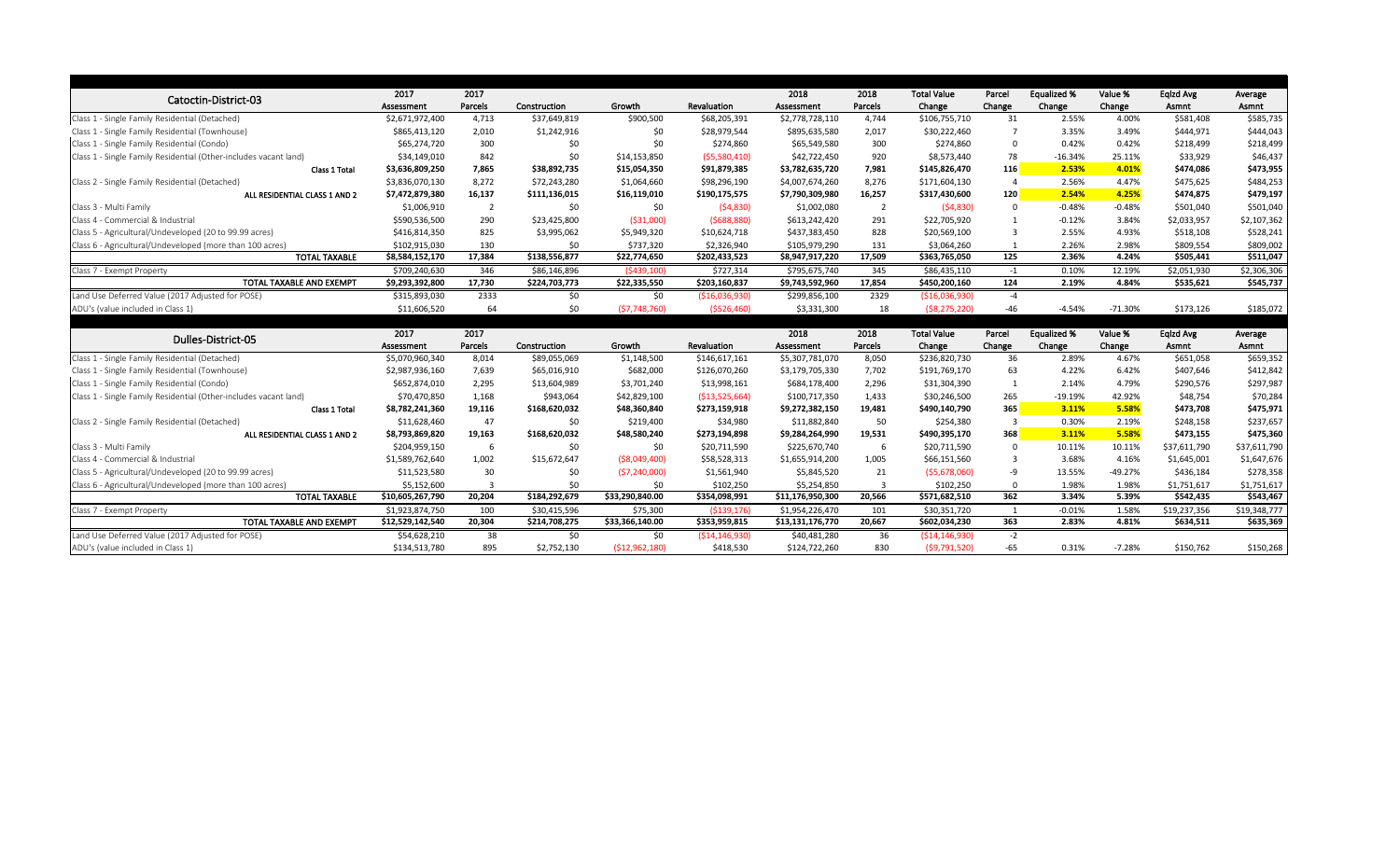|                                                                  | 2017            | 2017    |              |                |                | 2018            | 2018           | <b>Total Value</b> | Parcel         | <b>Equalized %</b> | Value %   | Eqlzd Avg    | Average                  |
|------------------------------------------------------------------|-----------------|---------|--------------|----------------|----------------|-----------------|----------------|--------------------|----------------|--------------------|-----------|--------------|--------------------------|
| Leesburg-District-06                                             | Assessment      | Parcels | Construction | Growth         | Revaluation    | Assessment      | Parcels        | Change             | Change         | Change             | Change    | Asmnt        | Asmnt                    |
| Class 1 - Single Family Residential (Detached)                   | \$2,856,399,770 | 6,128   | \$3,177,209  | (563,900)      | \$121,125,071  | \$2,980,638,150 | 6,130          | \$124,238,380      |                | 4.24%              | 4.35%     | \$485,889    | \$486,238                |
| Class 1 - Single Family Residential (Townhouse)                  | \$1,252,612,590 | 3,951   | \$20,518,078 | \$0            | \$50,614,412   | \$1,323,745,080 | 3,964          | \$71,132,490       | 13             | 4.04%              | 5.68%     | \$329,847    | \$333,942                |
| Class 1 - Single Family Residential (Condo)                      | \$263,296,760   | 1,622   | \$17,579,131 | \$6,100,000    | \$9,889,719    | \$296,865,610   | 1,622          | \$33,568,850       | $\Omega$       | 3.76%              | 12.75%    | \$168,426    | \$183,024                |
| Class 1 - Single Family Residential (Other-includes vacant land) | \$55,907,120    | 686     | \$0          | (51,068,000)   | \$16,820,150   | \$71,659,270    | 698            | \$15,752,150       | 12             | 30.09%             | 28.18%    | \$106,016    | \$102,664                |
| Class 1 Total                                                    | \$4,428,216,240 | 12,387  | \$41,274,418 | \$4,968,100    | \$198,449,352  | \$4,672,908,110 | 12,414         | \$244,691,870      | 27             | 4.48%              | 5.53%     | \$373,510    | \$376,422                |
| Class 2 - Single Family Residential (Detached)                   | \$20,969,030    | 41      | \$67,300     | ( \$804, 200)  | \$3,597,250    | \$23,829,380    | 40             | \$2,860,350        | $-1$           | 17.16%             | 13.64%    | \$599,178    | \$595,735                |
| ALL RESIDENTIAL CLASS 1 AND 2                                    | \$4,449,185,270 | 12,428  | \$41,341,718 | \$4,163,900    | \$202,046,602  | \$4,696,737,490 | 12,454         | \$247,552,220      | 26             | 4.54%              | 5.56%     | \$374,254    | \$377,127                |
| Class 3 - Multi Family                                           | \$446,557,390   | 135     | \$0          | ( \$154,400)   | \$23,854,490   | \$470,257,480   | 24             | \$23,700,090       | $-111$         | 5.34%              | 5.31%     | \$3,484,532  | \$19,594,062             |
| Class 4 - Commercial & Industrial                                | \$1,564,779,690 | 793     | \$7,004,460  | \$105,200      | \$90,513,550   | \$1,662,402,900 | 790            | \$97,623,210       | $-3$           | 5.78%              | 6.24%     | \$2,087,381  | \$2,104,307              |
| Class 5 - Agricultural/Undeveloped (20 to 99.99 acres)           | \$1,335,460     |         |              | \$0            | \$20,420       | \$1,355,880     | $\overline{2}$ | \$20,420           | $\Omega$       | 1.53%              | 1.53%     | \$677,940    | \$677,940                |
| Class 6 - Agricultural/Undeveloped (more than 100 acres)         | \$0             |         | \$0          | \$0            | \$0            | \$0             |                | \$0                | $\Omega$       |                    |           |              |                          |
| <b>TOTAL TAXABLE</b>                                             | \$6,461,857,810 | 13,358  | \$48,346,178 | \$4,114,700    | \$316,435,062  | \$6,830,753,750 | 13,270         | \$368,895,940      | -88            | 4.90%              | 5.71%     | \$507,433    | \$514,752                |
| Class 7 - Exempt Property                                        | \$763,642,340   | 178     | \$11,794,610 | (5583,500)     | \$40,521,170   | \$815,374,620   | 178            | \$51,732,280       | $\Omega$       | 5.31%              | 6.77%     | \$4,517,773  | \$4,580,756              |
| TOTAL TAXABLE AND EXEMPT                                         | \$7,225,500,150 | 13,536  | \$60,140,788 | \$3,531,200    | \$356,956,232  | \$7,646,128,370 | 13,448         | \$420,628,220      | $-88$          | 4.94%              | 5.82%     | \$560,170    | \$568,570                |
| Land Use Deferred Value (2017 Adjusted for POSE)                 | \$21,712,300    | 11      | \$0          | \$0            | \$4,615,700    | \$26,328,000    | 11             | \$4,615,700        | $\overline{0}$ |                    |           |              |                          |
| ADU's (value included in Class 1)                                | \$4,025,880     | 24      | \$0          | \$0            | \$125,700      | \$4,151,580     | 24             | \$125,700          | $\Omega$       | 3.12%              | 3.12%     | \$172,983    | \$172,983                |
|                                                                  |                 |         |              |                |                |                 |                |                    |                |                    |           |              |                          |
| Sterling-District-08                                             | 2017            | 2017    |              |                |                | 2018            | 2018           | <b>Total Value</b> | Parcel         | <b>Equalized %</b> | Value %   | Eqlzd Avg    | Average                  |
|                                                                  | Assessment      | Parcels | Construction | Growth         | Revaluation    | Assessment      | Parcels        | Change             | Change         | Change             | Change    | Asmnt        | Asmnt                    |
| Class 1 - Single Family Residential (Detached)                   | \$2,407,205,190 | 6,083   | \$2,558,371  | \$214,500      | \$79,060,019   | \$2,489,038,080 | 6,084          | \$81,832,890       |                | 3.28%              | 3.40%     | \$408,724    | \$409,112                |
| Class 1 - Single Family Residential (Townhouse)                  | \$1,036,076,870 | 3,118   | \$37,460     | \$0            | \$65,513,620   | \$1,101,627,950 | 3,118          | \$65,551,080       | 0              | 6.32%              | 6.33%     | \$353,300    | \$353,312                |
| Class 1 - Single Family Residential (Condo)                      | \$516,705,650   | 2,457   | \$12,448,540 | \$5,320,000    | \$28,507,980   | \$562,982,170   | 2,457          | \$46,276,520       | $\Omega$       | 5.52%              | 8.96%     | \$221,902    | \$229,134                |
| Class 1 - Single Family Residential (Other-includes vacant land) | \$7,282,070     | 270     | \$0          | ( \$2,835,100) | (593, 290)     | \$4,353,680     | 272            | (52,928,390)       |                | $-1.28%$           | $-40.21%$ | \$26,625     | \$16,006                 |
| Class 1 Total                                                    | \$3,967,269,780 | 11,928  | \$15,044,371 | \$2,699,400    | \$172,988,329  | \$4,158,001,880 | 11,931         | \$190,732,100      | -3             | 4.36%              | 4.81%     | \$347,104    | \$348,504                |
| Class 2 - Single Family Residential (Detached)                   | \$82,043,280    | 144     | \$4,090      | (5242, 100)    | \$420,650      | \$82,225,920    | 141            | \$182,640          | -3             | 0.51%              | 0.22%     | \$572,666    | \$583,163                |
| ALL RESIDENTIAL CLASS 1 AND 2                                    | \$4,049,313,060 | 12,072  | \$15,048,461 | \$2,457,300    | \$173,408,979  | \$4,240,227,800 | 12,072         | \$190,914,740      | $\mathbf 0$    | 4.28%              | 4.71%     | \$349,795    | \$351,245                |
| Class 3 - Multi Family                                           | \$141,114,270   | 10      | \$0          | \$0            | \$31,311,220   | \$172,425,490   | 11             | \$31,311,220       |                | 22.19%             | 22.19%    | \$17,242,549 | \$15,675,045             |
| Class 4 - Commercial & Industrial                                | \$1,448,468,440 | 584     | \$13,761,853 | ( \$8,200)     | \$56,810,917   | \$1,519,033,010 | 584            | \$70,564,570       |                | 3.92%              | 4.87%     | \$2,577,533  | \$2,601,084              |
| Class 5 - Agricultural/Undeveloped (20 to 99.99 acres)           | \$0             |         |              | \$0            | \$0            |                 |                |                    |                |                    |           |              |                          |
|                                                                  | \$0             |         | \$0          | \$0            | \$0            | \$0             |                |                    |                |                    |           |              |                          |
| Class 6 - Agricultural/Undeveloped (more than 100 acres)         |                 |         |              |                |                |                 |                |                    |                |                    |           |              |                          |
| <b>TOTAL TAXABLE</b>                                             | \$5,638,895,770 | 12,666  | \$28,810,314 | \$2,449,100    | \$261,531,116  | \$5,931,686,300 | 12,667         | \$292,790,530      |                | 4.64%              | 5.19%     | \$465,848    |                          |
| Class 7 - Exempt Property                                        | \$379,172,150   | 60      | \$0          | \$0            | (52, 329, 090) | \$376,843,060   | 59             | (52,329,090)       | $-1$           | $-0.61%$           | $-0.61%$  | \$6,280,718  | \$468,279<br>\$6,387,171 |
| TOTAL TAXABLE AND EXEMPT                                         | \$6,018,067,920 | 12,726  | \$28,810,314 | \$2,449,100    | \$259,202,026  | \$6,308,529,360 | 12,726         | \$290,461,440      | $\mathbf 0$    | 4.31%              | 4.83%     | \$493,263    | \$495,720                |
| Land Use Deferred Value (2017 Adjusted for POSE)                 | \$12,984,730    |         | \$0          | \$0            | (55, 710)      | \$12,979,020    | 5              | (55, 710)          | $\mathbf{0}$   |                    |           |              |                          |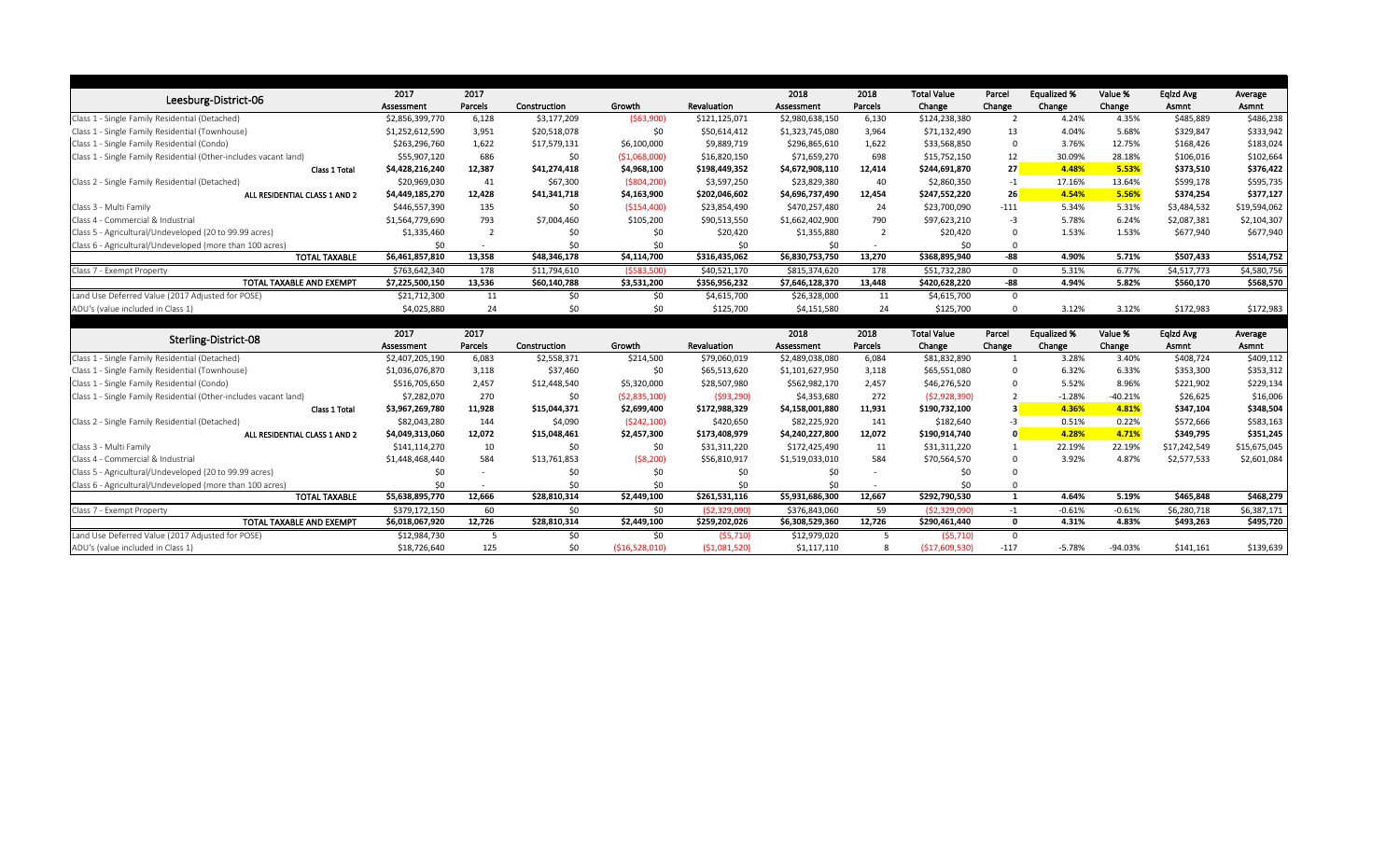| <b>TOWNS</b>                                                     |              |         |              |        |                 |               |         |                    |              |                    |          |           |           |
|------------------------------------------------------------------|--------------|---------|--------------|--------|-----------------|---------------|---------|--------------------|--------------|--------------------|----------|-----------|-----------|
| <b>Figures do not include State Assessed SCC Properties</b>      |              |         |              |        |                 |               |         |                    |              |                    |          |           |           |
| Hamilton-Town                                                    | 2017         | 2017    |              |        |                 | 2018          | 2018    | <b>Total Value</b> | Parcel       | <b>Equalized %</b> | Value %  | Eqlzd Avg | Average   |
|                                                                  | Assessment   | Parcels | Construction | Growth | Revaluation     | Assessment    | Parcels | Change             | Change       | Change             | Change   | Asmnt     | Asmnt     |
| Class 1 - Single Family Residential (Detached)                   | 61,609,840   | 160     | \$588,846    | \$0    | $$1,706,384$ \$ | 63,905,070.00 | 161     | \$2,295,230        |              | 2.77%              | 3.73%    | \$395,726 | \$396,926 |
| Class 1 - Single Family Residential (Townhouse)                  | 10,221,550   | 44      | \$2,080      | \$0    | $(5336,760)$ \$ | 9,886,870.00  | 43      | ( \$334, 680)      | -1           | $-3.29%$           | $-3.27%$ | \$224,654 | \$229,927 |
| Class 1 - Single Family Residential (Condo)                      |              |         | \$0          | \$0    | $$0 \; $$       |               |         | \$0                |              |                    |          |           |           |
| Class 1 - Single Family Residential (Other-includes vacant land) | 1,033,780    | 18      | \$0          | \$0    | $$0 \$$         | 1,033,780.00  | 18      | \$0                |              | 0.00%              | 0.00%    | \$57,432  | \$57,432  |
| Class $1$ Total $\sharp$                                         | 72,865,170   | 222     | \$590,926    |        | \$1,369,624     | \$74,825,720  | 222     | \$1,960,550        |              | 1.88%              | 2.69%    | \$334,391 | \$337,053 |
| Class 2 - Single Family Residential (Detached)                   |              |         | \$0          | \$0    | $$0$ \$         |               |         | \$0                |              |                    |          |           |           |
| ALL RESIDENTIAL CLASS 1 AND 2 \$                                 | 72,865,170   | 222     | \$590,926    |        | \$1,369,624     | \$74,825,720  | 222     | \$1,960,550        |              | 1.88%              | 2.69%    | \$334,391 | \$337,053 |
| Class 3 - Multi Family                                           | 434,500      |         | \$0          | \$0    | $$0 \$$         | 434,500.00    |         | \$0                |              | 0.00%              | 0.00%    | \$434,500 | \$434,500 |
| Class 4 - Commercial & Industrial                                | 4,991,910    | 16      | \$0          | \$0    | $(511,280)$ \$  | 4,980,630.00  | 16      | (511, 280)         |              | $-0.23%$           | $-0.23%$ | \$311,289 | \$311,289 |
| Class 5 - Agricultural/Undeveloped (20 to 99.99 acres)           |              |         | \$0          | \$0    | $$0$ \$         |               |         | \$0                |              |                    |          |           |           |
| Class 6 - Agricultural/Undeveloped (more than 100 acres)         |              |         | \$0          | \$0    | $$0 \$$         |               |         | \$0                |              |                    |          |           |           |
| <b>TOTAL TAXABLE</b>                                             | \$78,291,580 | 239     | \$590,926    |        | \$1,358,344     | \$80,240,850  | 239     | \$1,949,270        | <sup>n</sup> | 1.73%              | 2.49%    | \$333,263 | \$335,736 |
| Class 7 - Exempt Property                                        | 5,279,570    | 17      | \$0          | \$0\$  | $$910$ \$       | 5,280,480.00  | 17      | \$910              | $\Omega$     | 0.02%              | 0.02%    | \$310,616 | \$310,616 |
| TOTAL TAXABLE AND EXEMPT                                         | \$83,571,150 | 256     | \$590,926    |        | \$1,359,254     | \$85,521,330  | 256     | \$1,950,180        |              | 1.63%              | 2.33%    | \$331,759 | \$334,068 |
| Land Use Deferred Value (2017 Adjusted for POSE)                 | \$0          |         | \$0          | \$0    |                 | \$0           |         | \$0                |              |                    |          |           |           |
| ADU's (value included in Class 1)                                | \$0.         |         |              |        |                 |               |         | ςυ                 |              |                    |          |           |           |

|                                                                  |                      | 2017                     | 2017    |              |        |                | 2018         | 2018           | <b>Total Value</b> | Parcel | <b>Equalized %</b> | Value %  | Eqlzd Avg   | Average     |
|------------------------------------------------------------------|----------------------|--------------------------|---------|--------------|--------|----------------|--------------|----------------|--------------------|--------|--------------------|----------|-------------|-------------|
| Hillsboro-Town                                                   |                      | Assessment               | Parcels | Construction | Growth | Revaluation    | Assessment   | <b>Parcels</b> | Change             | Change | Change             | Change   | Asmnt       | Asmnt       |
| Class 1 - Single Family Residential (Detached)                   |                      |                          |         | ረስ           |        | \$0            |              |                |                    |        |                    |          |             |             |
| Class 1 - Single Family Residential (Townhouse)                  |                      |                          |         |              |        | \$0            |              |                |                    |        |                    |          |             |             |
| Class 1 - Single Family Residential (Condo)                      |                      |                          |         |              |        | \$0            |              |                |                    |        |                    |          |             |             |
| Class 1 - Single Family Residential (Other-includes vacant land) |                      |                          |         |              |        | \$0            |              |                |                    |        |                    |          |             |             |
|                                                                  | Class 1 Total        | \$0                      |         |              |        | SO.            | \$0          |                |                    |        |                    |          |             |             |
| Class 2 - Single Family Residential (Detached)                   |                      | 14,314,460               | 55      | \$3,325      |        | \$1,122,165    | 15,439,950   | 55             | \$1,125,490        |        | 7.84%              | 7.86%    | \$280,666   | \$280,726   |
| ALL RESIDENTIAL CLASS 1 AND 2                                    |                      | \$14,314,460             | 55      | \$3,325      |        | \$1,122,165    | \$15,439,950 | 55             | \$1,125,490        |        | 7.84%              | 7.86%    | \$280,666   | \$280,726   |
| Class 3 - Multi Family                                           |                      | $\overline{\phantom{0}}$ |         |              |        | \$0            |              |                |                    |        |                    |          |             |             |
| Class 4 - Commercial & Industrial                                |                      | 964,010                  |         |              |        | $(57, 490)$ \$ | 956,520      |                | (57, 490)          |        | $-0.78%$           | $-0.78%$ | \$239,130   | \$239,130   |
| Class 5 - Agricultural/Undeveloped (20 to 99.99 acres)           |                      | 1,127,420                |         |              |        | $$64,990$ \$   | 1,192,410    |                | \$64,990           |        | 5.76%              | 5.76%    | \$596,205   | \$596,205   |
| Class 6 - Agricultural/Undeveloped (more than 100 acres)         |                      |                          |         |              |        | \$0\$          |              |                |                    |        |                    |          |             |             |
|                                                                  | <b>TOTAL TAXABLE</b> | \$16,405,890             | 61      | \$3,325      |        | \$1,179,665    | \$17,588,880 | 61             | \$1,182,990        |        | 7.19%              | 7.21%    | \$288,288   | \$288,342   |
| Class 7 - Exempt Property                                        |                      | 3,254,310                |         | \$0          |        | $(52,990)$ \$  | 3,251,320    |                | (52,990)           |        | $-0.09%$           | $-0.09%$ | \$1,083,773 | \$1,083,773 |
| TOTAL TAXABLE AND EXEMPT                                         |                      | \$19,660,200             | 64      | \$3,325      |        | \$1,176,675    | \$20,840,200 | 64             | \$1,180,000        |        | 5.99%              | 6.00%    | \$325,576   | \$325,628   |
| Land Use Deferred Value (2017 Adjusted for POSE)                 |                      | \$124,050                |         | \$0          | \$0    | (557,780)      | \$66,270     |                | (557,780)          |        |                    |          |             |             |
| ADU's (value included in Class 1)                                |                      |                          |         |              |        |                |              |                |                    |        |                    |          |             |             |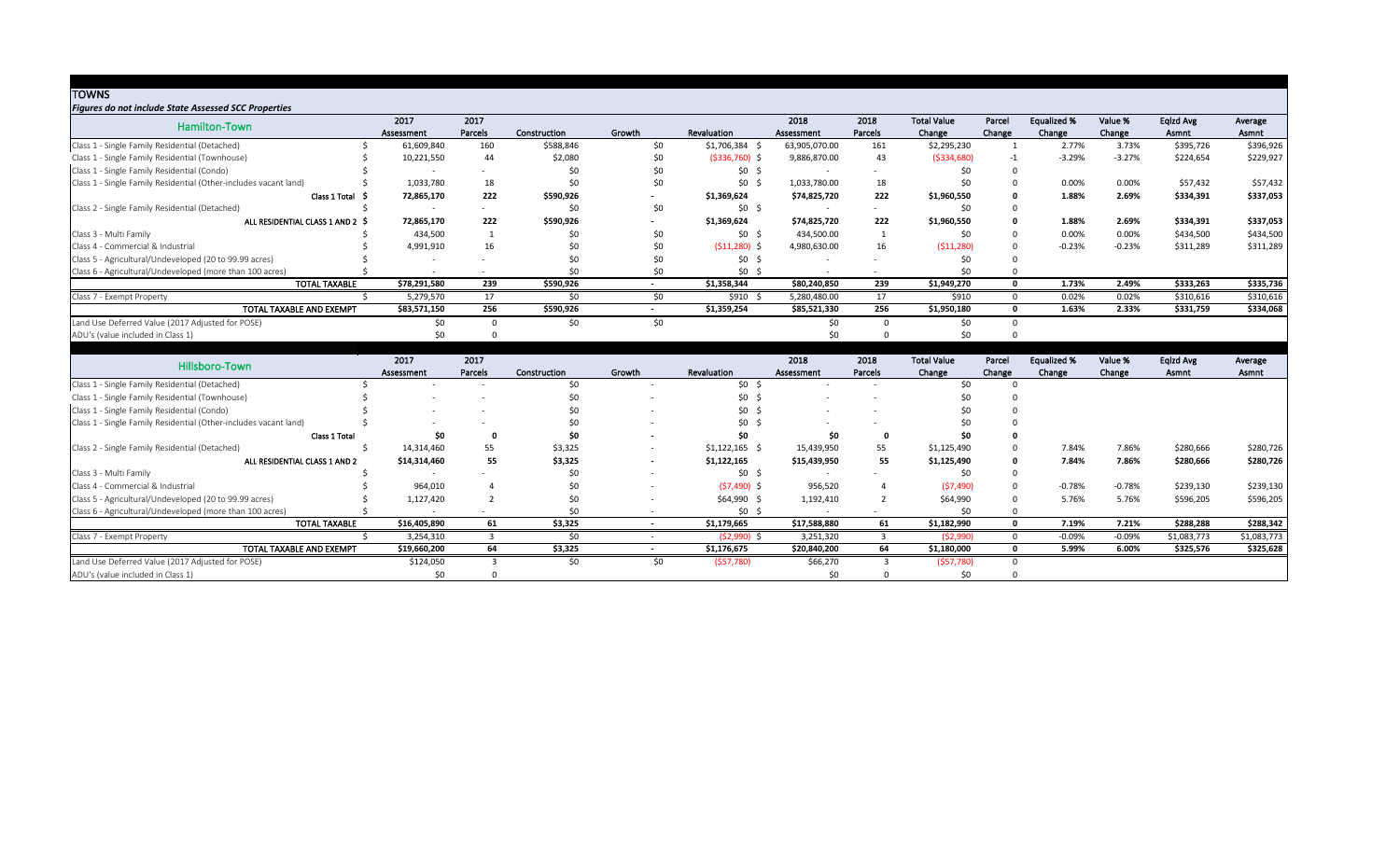|                                                                  | 2017            | 2017    |              |                |                    | 2018             | 2018    | <b>Total Value</b> | Parcel      | <b>Equalized %</b> | Value %  | Eqlzd Avg   | Average      |
|------------------------------------------------------------------|-----------------|---------|--------------|----------------|--------------------|------------------|---------|--------------------|-------------|--------------------|----------|-------------|--------------|
| Leesburg-Town                                                    | Assessment      | Parcels | Construction | Growth         | Revaluation        | Assessment       | Parcels | Change             | Change      | Change             | Change   | Asmnt       | Asmnt        |
| Class 1 - Single Family Residential (Detached)                   | 3,097,019,650   | 6,611   | \$22,448,119 | (63,900)       | \$132,337,821      | 3,251,741,690    | 6,636   | \$154,722,040      | 25          | 4.27%              | 5.00%    | \$488,482   | \$490,015    |
| Class 1 - Single Family Residential (Townhouse)                  | 1,424,351,480   | 4,418   | \$20,530,263 |                | \$57,433,307 \$    | 1,502,315,050    | 4,431   | \$77,963,570       | 13          | 4.03%              | 5.47%    | \$335,397   | \$339,047    |
| Class 1 - Single Family Residential (Condo)                      | 328,571,480     | 1,922   | \$17,579,131 | 6,100,000      | $$10,164,579$ \$   | 362,415,190      | 1,922   | \$33,843,710       | $\Omega$    | 3.09%              | 10.30%   | \$176,241   | \$188,561    |
| Class 1 - Single Family Residential (Other-includes vacant land) | 67,902,680      | 850     | \$0          | 9,519,140      | $$12,503,230$ \$   | 89,925,050       | 922     | \$22,022,370       | 72          | 18.41%             | 32.43%   | \$94,595    | \$97,533     |
| Class 1 Total                                                    | 4,917,845,290   | 13801   | \$60,557,513 | 15,555,240     | \$212,438,937      | \$5,206,396,980  | 13911   | \$288,551,690      | 110         | 4.32%              | 5.87%    | \$371,733   | \$374,265    |
| Class 2 - Single Family Residential (Detached)                   | 30,581,330      | 73      | \$67,300     | (804, 200)     | $$4,896,100$ \$    | 34,740,530.00    | 72      | \$4,159,200        | $-1$        | 16.01%             | 13.60%   | \$485,992   | \$482,507    |
| ALL RESIDENTIAL CLASS 1 AND 2 \$                                 | 4,948,426,620   | 13874   | \$60,624,813 | 14,751,040     | \$217,335,037      | \$5,241,137,510  | 13983   | \$292,710,890      | 109         | 4.39%              | 5.92%    | \$372,334   | \$374,822    |
| Class 3 - Multi Family                                           | 446,557,390     | 135     | \$0          | (154, 400)     | \$23,854,490       | 470,257,480.00   | 24      | \$23,700,090       | $-111$      | 5.34%              | 5.31%    | \$3,484,532 | \$19,594,062 |
| Class 4 - Commercial & Industrial                                | 1,683,552,980   | 872     | \$27,565,456 | 105,200        | \$86,585,024<br>-S | 1,797,808,660.00 | 868     | \$114,255,680      | -4          | 5.14%              | 6.79%    | \$2,029,975 | \$2,071,208  |
| Class 5 - Agricultural/Undeveloped (20 to 99.99 acres)           | 14,879,160      | b       | \$0          | 5,822,630      | \$24,670           | 20,726,460.00    | 5       | \$5,847,300        | $-1$        | 0.17%              | 39.30%   | \$2,483,972 | \$4,145,292  |
| Class 6 - Agricultural/Undeveloped (more than 100 acres)         |                 |         | \$0          |                | \$0\$              |                  |         | \$0                |             |                    |          |             |              |
| <b>TOTAL TAXABLE</b>                                             | \$7,093,416,150 | 14887   | \$88,190,269 | 20,524,470     | \$327,799,221      | \$7,529,930,110  | 14880   | \$436,513,960      | $-7$        | 4.62%              | 6.15%    | \$498,503   | \$506,044    |
| Class 7 - Exempt Property                                        | 970,230,420     | 218     | \$11,794,610 | (583, 500)     | \$39,855,790       | 1,021,297,320.00 | 217     | \$51,066,900       | $-1$        | 4.11%              | 5.26%    | \$4,633,423 | \$4,706,439  |
| TOTAL TAXABLE AND EXEMPT                                         | \$8,063,646,570 | 15105   | \$99,984,879 | 19,940,970     | \$367,655,011      | \$8,551,227,430  | 15097   | \$487,580,860      | -8          | 4.56%              | 6.05%    | \$558,180   | \$566,419    |
| Land Use Deferred Value (2017 Adjusted for POSE)                 | \$57,817,650    | 47      | \$0          |                | (\$12,871,460)     | \$44,946,190     | 38      | (\$12,871,460)     | -9          |                    |          |             |              |
| ADU's (value included in Class 1)                                | \$4,025,880     | 24      | \$0          |                | \$125,700          | \$4,151,580      | 24      | \$125,700          | $\Omega$    | 3.12%              | 3.12%    |             |              |
|                                                                  |                 |         |              |                |                    |                  |         |                    |             |                    |          |             |              |
| Lovettsville-Town                                                | 2017            | 2017    |              |                |                    | 2018             | 2018    | <b>Total Value</b> | Parcel      | <b>Equalized %</b> | Value %  | Eqlzd Avg   | Average      |
|                                                                  | Assessment      | Parcels | Construction | Growth         | Revaluation        | Assessment       | Parcels | Change             | Change      | Change             | Change   | Asmnt       | Asmnt        |
| Class 1 - Single Family Residential (Detached)                   | 231,391,910     | 693     | \$5,574,610  | \$900,500      | $$14,571,510$ \$   | 252,438,530      | 699     | \$21,046,620       | -6          | 6.30%              | 9.10%    | \$354,926   | \$361,142    |
| Class 1 - Single Family Residential (Townhouse)                  | 19,352,270      | 86      | \$1,219,486  | \$0            | $$1,171,724$ \$    | 21,743,480       | 94      | \$2,391,210        |             | 6.05%              | 12.36%   | \$238,651   | \$231,314    |
| Class 1 - Single Family Residential (Condo)                      |                 |         | \$0          | \$0            | \$0                |                  |         | \$0                | $\Omega$    |                    |          |             |              |
| Class 1 - Single Family Residential (Other-includes vacant land) | 6,431,510       | 117     | \$0          | \$3,566,900    | $(5324,560)$ \$    | 9,673,850        | 142     | \$3,242,340        | 25          | $-5.05%$           | 50.41%   | \$52,196    | \$68,126     |
| Class 1 Total                                                    | 257,175,690     | 896     | \$6,794,096  | \$4,467,400.00 | $$15,418,674$ \$   | 283,855,860      | 935     | \$26,680,170       | 39          | 6.00%              | 10.37%   | \$304,235   | \$303,589    |
| Class 2 - Single Family Residential (Detached)                   | 3,246,300       | 18      | \$1,186,380  | \$0            | $(5516,930)$ \$    | 3,915,750        | 18      | \$669,450          | $\mathbf 0$ | $-15.92%$          | 20.62%   | \$151,632   | \$217,542    |
| ALL RESIDENTIAL CLASS 1 AND 2 \$                                 | 260,421,990     | 914     | \$7,980,476  | \$4,467,400.00 | $$14,901,744$ \$   | 287,771,610      | 953     | \$27,349,620       | 39          | 5.72%              | 10.50%   | \$301,229   | \$301,964    |
| Class 3 - Multi Family                                           | 572,410         |         | \$0          | \$0            | $(54,830)$ \$      | 567,580          |         | (54,830)           | $\theta$    | $-0.84%$           | $-0.84%$ | \$567,580   | \$567,580    |
| Class 4 - Commercial & Industrial                                | 16,567,650      | 29      | \$672,452    | \$0            | $$1,013,238$ \$    | 18,253,340       | 30      | \$1,685,690        |             | 6.12%              | 10.17%   | \$606,238   | \$608,445    |
| Class 5 - Agricultural/Undeveloped (20 to 99.99 acres)           |                 |         |              | \$0            | \$0                |                  |         |                    |             |                    |          |             |              |
| Class 6 - Agricultural/Undeveloped (more than 100 acres)         |                 |         | \$0          | \$0            | \$0                |                  |         |                    |             |                    |          |             |              |
| <b>TOTAL TAXABLE</b>                                             | \$277,562,050   | 944     | \$8,652,928  | \$4,467,400    | \$15,910,152       | \$306,592,530    | 984     | \$29,030,480       | 40          | 5.73%              | 10.46%   | \$310,882   | \$311,578    |
| Class 7 - Exempt Property                                        | 20,030,640      | 30      | \$0          | \$0            | \$89,060           | 20,119,700       | 31      | \$89,060           |             | 0.44%              | 0.44%    | \$670,657   | \$649,023    |
| TOTAL TAXABLE AND EXEMPT                                         | \$297,592,690   | 974     | \$8,652,928  | \$4,467,400    | \$15,999,212       | \$326,712,230    | 1015    | \$29,119,540       | 41          | 5.38%              | 9.79%    | \$321,963   | \$321,884    |
| Land Use Deferred Value (2017 Adjusted for POSE)                 | \$3,490         |         | \$0          | \$0            | $-30$              | \$3,460          |         | $($ \$30)          | $\Omega$    |                    |          |             |              |
| ADU's (value included in Class 1)                                | \$0             |         |              |                |                    | \$0              |         | \$0                |             |                    |          |             |              |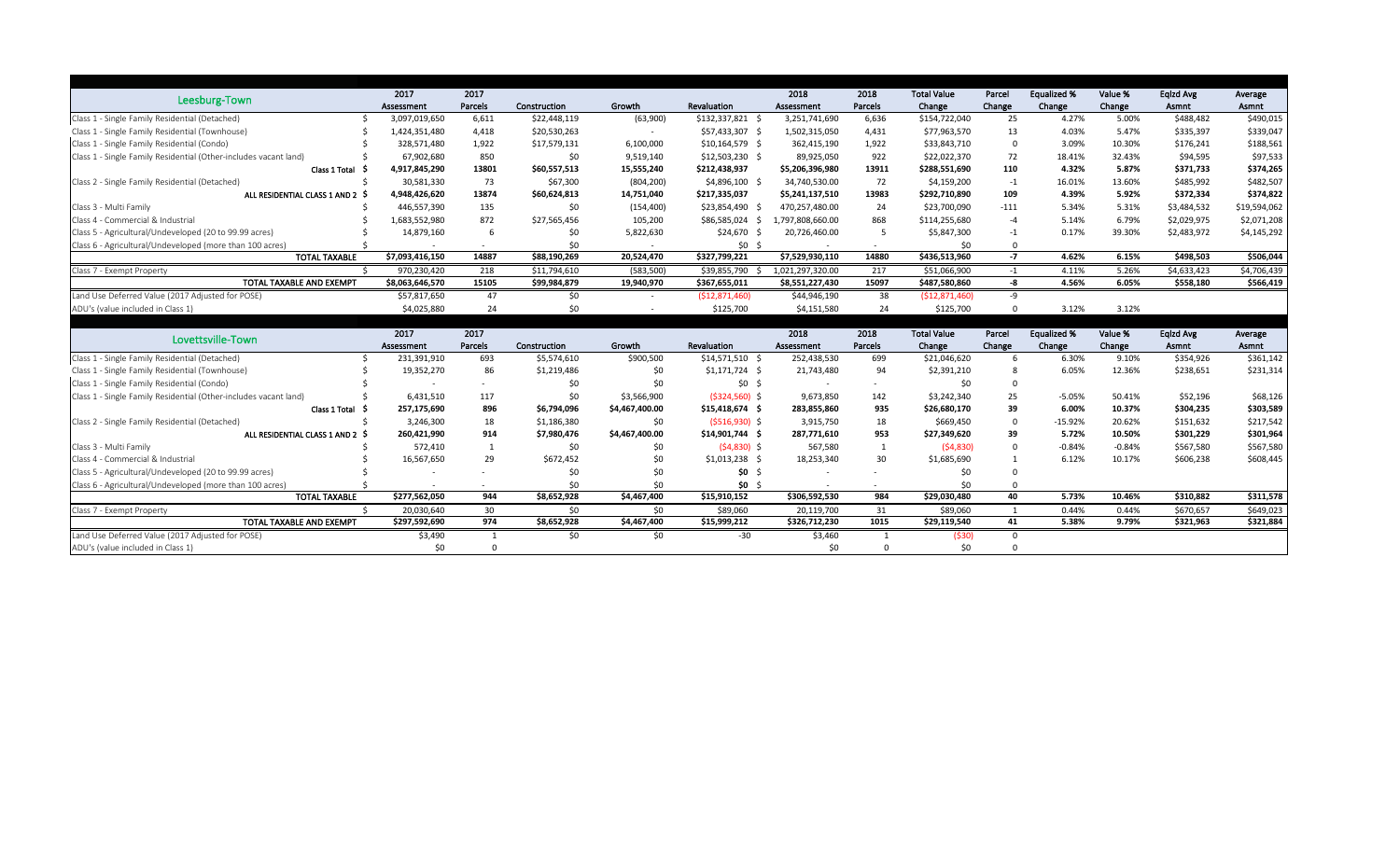| Middleburg-Town                                                  | 2017            | 2017                     |              |                |                      | 2018            | 2018           | <b>Total Value</b> | Parcel         | <b>Equalized %</b> | Value %   | Eqlzd Avg    | Average     |
|------------------------------------------------------------------|-----------------|--------------------------|--------------|----------------|----------------------|-----------------|----------------|--------------------|----------------|--------------------|-----------|--------------|-------------|
|                                                                  | Assessment      | Parcels                  | Construction | Growth         | Revaluation          | Assessment      | Parcels        | Change             | Change         | Change             | Change    | Asmnt        | Asmnt       |
| Class 1 - Single Family Residential (Detached)                   | 87,179,430      | 189                      | \$1,274,326  | (56,400)       | $$5,338,214$ \$      | 93,785,570      | 189            | \$6,606,140        | $\Omega$       | 6.12%              | 7.58%     | \$489,511    | \$496,220   |
| Class 1 - Single Family Residential (Townhouse)                  | 26,841,510      | 55                       | \$24,000     | (56,400)       | $$562,650$ \$        | 27,421,760      | 55             | \$580,250          |                | 2.10%              | 2.16%     | \$498,257    | \$498,577   |
| Class 1 - Single Family Residential (Condo)                      | 9,909,560       | 38                       | \$0          | \$0            | \$575,830 \$         | 10,485,390      | 38             | \$575,830          | $\Omega$       | 5.81%              | 5.81%     | \$275,931    | \$275,931   |
| Class 1 - Single Family Residential (Other-includes vacant land) | 4,283,240       | 44                       | \$0          | \$0            | $$11,354,820$ \$     | 15,638,060      | 46             | \$11,354,820       | 2              | 265.10%            | 265.10%   | \$355,410    | \$339,958   |
| Class 1 Total                                                    | \$128,213,740   | 326                      | \$1,298,326  | (\$12,800)     | \$17,831,514         | \$147,330,780   | 328            | \$19,117,040       | $\overline{2}$ | 13.91%             | 14.91%    | \$447,992    | \$449,179   |
| Class 2 - Single Family Residential (Detached)                   | 1,320,030       | $\overline{2}$           | \$0          | \$11,395,000   | $(511, 299, 710)$ \$ | 1,415,320       | $\overline{2}$ | \$95,290           | $\mathbf 0$    | $-856.02%$         | 7.22%     | (54,989,840) | \$707,660   |
| ALL RESIDENTIAL CLASS 1 AND 2                                    | \$129,533,770   | 328                      | \$1,298,326  | \$11,382,200   | \$6,531,804          | \$148,746,100   | 330            | \$19,212,330       | $\overline{2}$ | 5.04%              | 14.83%    | \$414,834    | \$450,746   |
| Class 3 - Multi Family                                           | 2,347,560       | $\overline{2}$           | \$0          | \$0            | $$110,780$ \$        | 2,458,340       | $\overline{2}$ | \$110,780          |                | 4.72%              | 4.72%     | \$1,229,170  | \$1,229,170 |
| Class 4 - Commercial & Industrial                                | 171,170,940     | 155                      | \$960,110    | \$0            | $$15,586,910$ \$     | 187,717,960     | 155            | \$16,547,020       | $\Omega$       | 9.11%              | 9.67%     | \$1,204,889  | \$1,211,084 |
| Class 5 - Agricultural/Undeveloped (20 to 99.99 acres)           |                 |                          | \$0          | (54, 817, 850) | $$4,817,850$ \$      |                 |                | SC.                |                |                    |           |              |             |
| Class 6 - Agricultural/Undeveloped (more than 100 acres)         |                 |                          | \$0          | \$0            | \$0\$                |                 |                | \$0                |                |                    |           |              |             |
| <b>TOTAL TAXABLE</b>                                             | \$303,052,270   | 485                      | \$2,258,436  | \$6,564,350    | \$27,047,344         | \$338,922,400   | 487            | \$35,870,130       | $\overline{2}$ | 8.92%              | 11.84%    | \$680,618    | \$695,939   |
| Class 7 - Exempt Property                                        | 65,514,380      | 75                       | \$7,210      | \$97,400       | $$833,810$ \$        | 66,452,800      | 78             | \$938,420          | -3             | 1.27%              | 1.43%     | \$884,643    | \$851,959   |
| TOTAL TAXABLE AND EXEMPT                                         | \$368,566,650   | 560                      | \$2,265,646  | \$6,661,750    | \$27,881,154         | \$405,375,200   | 565            | \$36,808,550       | 5 <sup>5</sup> | 7.56%              | 9.99%     | \$707,943    | \$717,478   |
| Land Use Deferred Value (2017 Adjusted for POSE)                 | \$1,711,890     |                          | \$0          | \$0            | (52,530)             | \$1,709,360     | - 7            | (52,530)           | $\Omega$       |                    |           |              |             |
| ADU's (value included in Class 1)                                | \$0             |                          |              |                |                      | \$0             |                | \$0                |                |                    |           |              |             |
|                                                                  |                 |                          |              |                |                      |                 |                |                    |                |                    |           |              |             |
| Purcellville-Town                                                | 2017            | 2017                     |              |                |                      | 2018            | 2018           | <b>Total Value</b> | Parcel         | <b>Equalized %</b> | Value %   | Eqlzd Avg    | Average     |
|                                                                  | Assessment      | Parcels                  | Construction | Growth         | Revaluation          | Assessment      | Parcels        | Change             | Change         | Change             | Change    | Asmnt        | Asmnt       |
| Class 1 - Single Family Residential (Detached)                   | 797,000,520     | 1,835                    | \$21,340,686 | \$0            | $$13,124,654$ \$     | 831,465,860     | 1,849          | \$34,465,340       | 14             | 1.65%              | 4.32%     | \$441,485    | \$449,684   |
| Class 1 - Single Family Residential (Townhouse)                  | 196,644,370     | 626                      | \$12,526,752 | \$0            | $$3,115,908$ \$      | 212,287,030     | 638            | \$15,642,660       | 12             | 1.58%              | 7.95%     | \$319,106    | \$332,738   |
| Class 1 - Single Family Residential (Condo)                      |                 | $\overline{\phantom{a}}$ | \$0          | \$0            | \$0                  |                 | $\sim$         | \$0                | $\overline{0}$ |                    |           |              |             |
| Class 1 - Single Family Residential (Other-includes vacant land) | 19,329,700      | 400                      | \$0          | \$0            | $(52,932,880)$ \$    | 16,396,820      | 374            | (52,932,880)       | $-26$          | $-15.17%$          | $-15.17%$ | \$40,992     | \$43,842    |
| Class 1 Total                                                    | 1,012,974,590   | 2861                     | \$33,867,438 | \$0.00         | \$13,307,682         | \$1,060,149,710 | 2861           | \$47,175,120       | $\mathbf{0}$   | 1.31%              | 4.66%     | \$358,715    | \$370,552   |
| Class 2 - Single Family Residential (Detached)                   |                 |                          | \$0          | \$0            | $$0 \$$              |                 |                | \$0                | $\Omega$       |                    |           |              |             |
| ALL RESIDENTIAL CLASS 1 AND 2 \$                                 | 1,012,974,590   | 2861                     | \$33,867,438 | \$0.00         | \$13,307,682         | \$1,060,149,710 | 2861           | \$47,175,120       |                | 1.31%              | 4.66%     | \$358,715    | \$370,552   |
| Class 3 - Multi Family                                           | 14,837,340      |                          | \$0          | \$0            | $$1,051,040$ \$      | 15,888,380      |                | \$1,051,040        |                | 7.08%              | 7.08%     | \$2,269,769  | \$2,269,769 |
| Class 4 - Commercial & Industrial                                | 271,814,380     | 250                      | \$4,341,599  | ( \$166, 100)  | $$13,342,351$ \$     | 289,332,230     | 249            | \$17,517,850       | -1             | 4.91%              | 6.44%     | \$1,140,627  | \$1,161,977 |
| Class 5 - Agricultural/Undeveloped (20 to 99.99 acres)           | 13,720          |                          |              | \$0            | $$1,830$ \$          | 15,550          |                | \$1,830            |                | 13.34%             | 13.34%    | \$15,550     | \$15,550    |
| Class 6 - Agricultural/Undeveloped (more than 100 acres)         |                 |                          | \$0          | \$0            | $$0$ \$              |                 |                | \$0                |                |                    |           |              |             |
| <b>TOTAL TAXABLE</b>                                             | \$1,299,640,030 | 3119                     | \$38,209,037 | (\$166,100)    | \$27,702,903         | \$1,365,385,870 | 3118           | \$65,745,840       | $-1$           | 2.13%              | 5.06%     | \$425,567    | \$437,904   |
| Class 7 - Exempt Property                                        | 280,994,080     | 73                       | \$24,060     | \$0            | ( \$1,115,050)       | 279,903,090     | 74             | (51,090,990)       |                | $-0.40%$           | $-0.39%$  | \$3,833,959  | \$3,782,474 |
|                                                                  |                 |                          |              |                |                      |                 |                |                    |                |                    |           |              |             |
| TOTAL TAXABLE AND EXEMPT                                         | \$1,580,634,110 | 3192                     | \$38,233,097 | (\$166,100)    | \$26,587,853         | \$1,645,288,960 | 3192           | \$64,654,850       | $\mathbf 0$    | 1.68%              | 4.09%     | \$503,516    | \$515,441   |
| Land Use Deferred Value (2017 Adjusted for POSE)                 | \$0             |                          | \$0          | \$0.00         | \$0                  | \$0             |                | \$0                |                |                    |           |              |             |